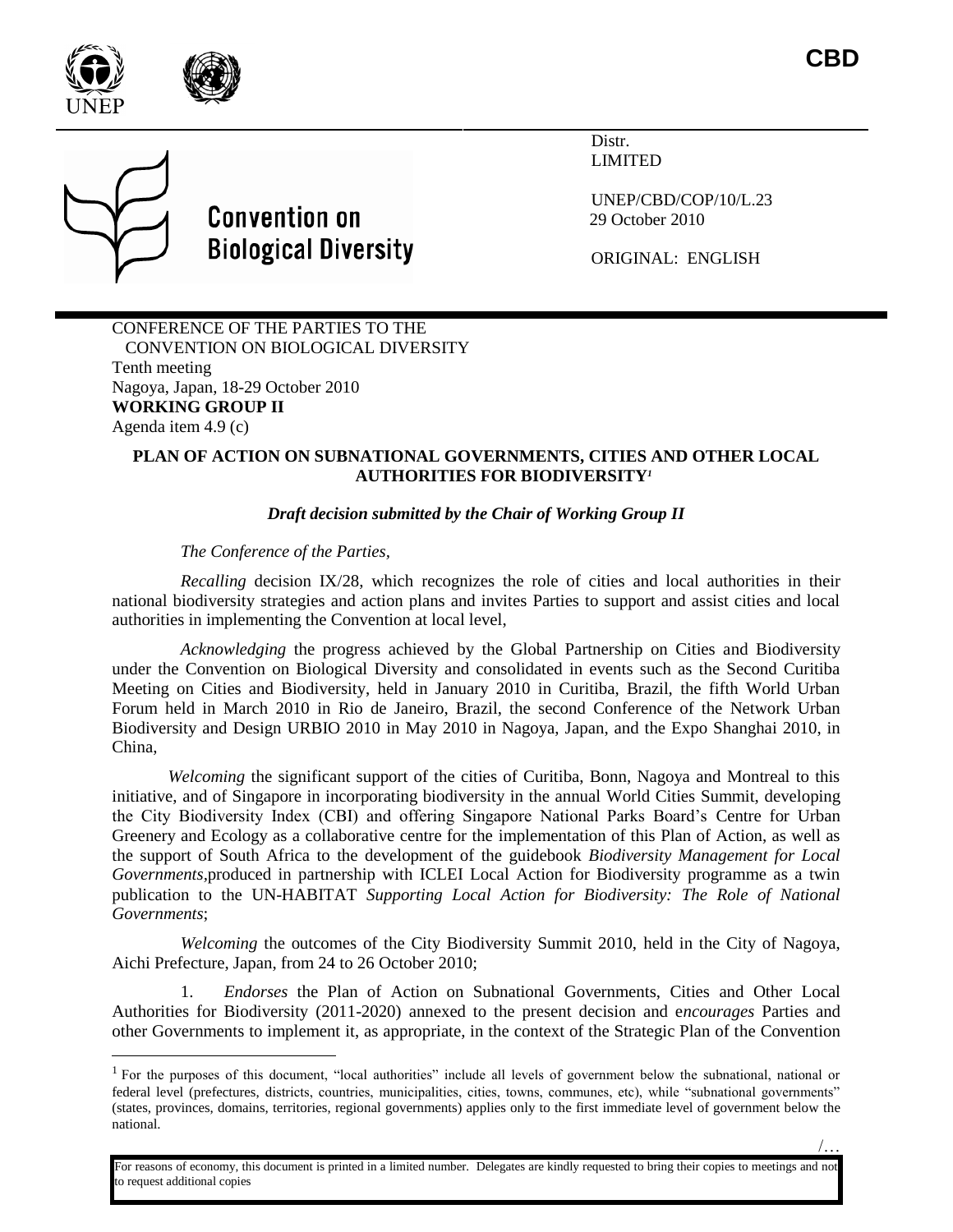#### UNEP/CBD/COP/10/L.23 Page 2

for the period 2011-2020, taking into account national priorities, capacities and needs, and to report on their activities in the fifth national report of the Parties to the Convention;

2. *Invites* Parties to involve subnational governments, cities and other local authorities when revising their national biodiversity strategies and action plans;

3. *Invites* subnational governments, cities and other local authorities and their networks to contribute to the implementation of the Plan of Action, in coordination with their national Governments, taking into account activities conducted to implement the programme of work on communication, education and public awareness (CEPA);

4. *Also invites* Parties, other Governments, regional organizations, development cooperation agencies, non-governmental organizations and other donors to support the implementation of the Plan of Action technically and financially, considering in particular the needs of developing countries especially the least developed countries and small island developing States, as well as countries with economies in transition;

5. *Welcomes* the invitation by the City of Montpellier, France, to host the first meeting on the implementation of this Plan of Action on 17-18 January 2011;

6. *Requests* the Executive Secretary, subject to the availability of resources, to prepare an assessment of the links and opportunities between urbanization and biodiversity for the eleventh meeting of the Conference of the Parties, based on the third edition of the Global Biodiversity Outlook, and convene, with appropriate partners, meetings of local authorities at the margins of future meetings of the Conference of the Parties, as per its two previous meetings, and continuing with a summit on local authorities and biodiversity to be held in New Delhi prior to the high-level segment of the eleventh meeting of the Conference of the Parties;

7. *Further requests* the Executive Secretary to report on the implementation of the Plan of Action at future meetings of the Conference of the Parties.

#### *Annex*

### **PLAN OF ACTION ON SUBNATIONAL GOVERNMENTS, CITIES AND OTHER LOCAL AUTHORITIES FOR BIODIVERSITY (2011-2020)**

### *A. Background*

1. The Plan of Action on Subnational Governments, Cities and Other Local Authorities for Biodiversity under the Convention on Biological Diversity is intended to support Parties, their partners and local authorities in implementing the Strategic Plan of the Convention for the period 2011-2020, the 2020 targets and relevant decisions of the Conference of the Parties, as well as paragraphs 3, 4, 5, and 6 of decision IX/28, consistent with each Party's specific governance arrangements and legislation. The Plan of Action has been developed through a four-year long wide-ranging consultation process with Parties, cities and local authorities, and other organizations cooperating through the Global Partnership on Cities and Biodiversity at various events through 2010, culminating with the Aichi/Nagoya City Biodiversity Summit, held from 24 to 26 October 2010, on the margins of the tenth meeting of the Conference of the Parties in Nagoya, Japan.

#### *B. Mission*

2. Parties to the Convention on Biological Diversity should, as appropriate, seek to engage their subnational Governments, cities and other local authorities, as appropriate, to achieve the objectives of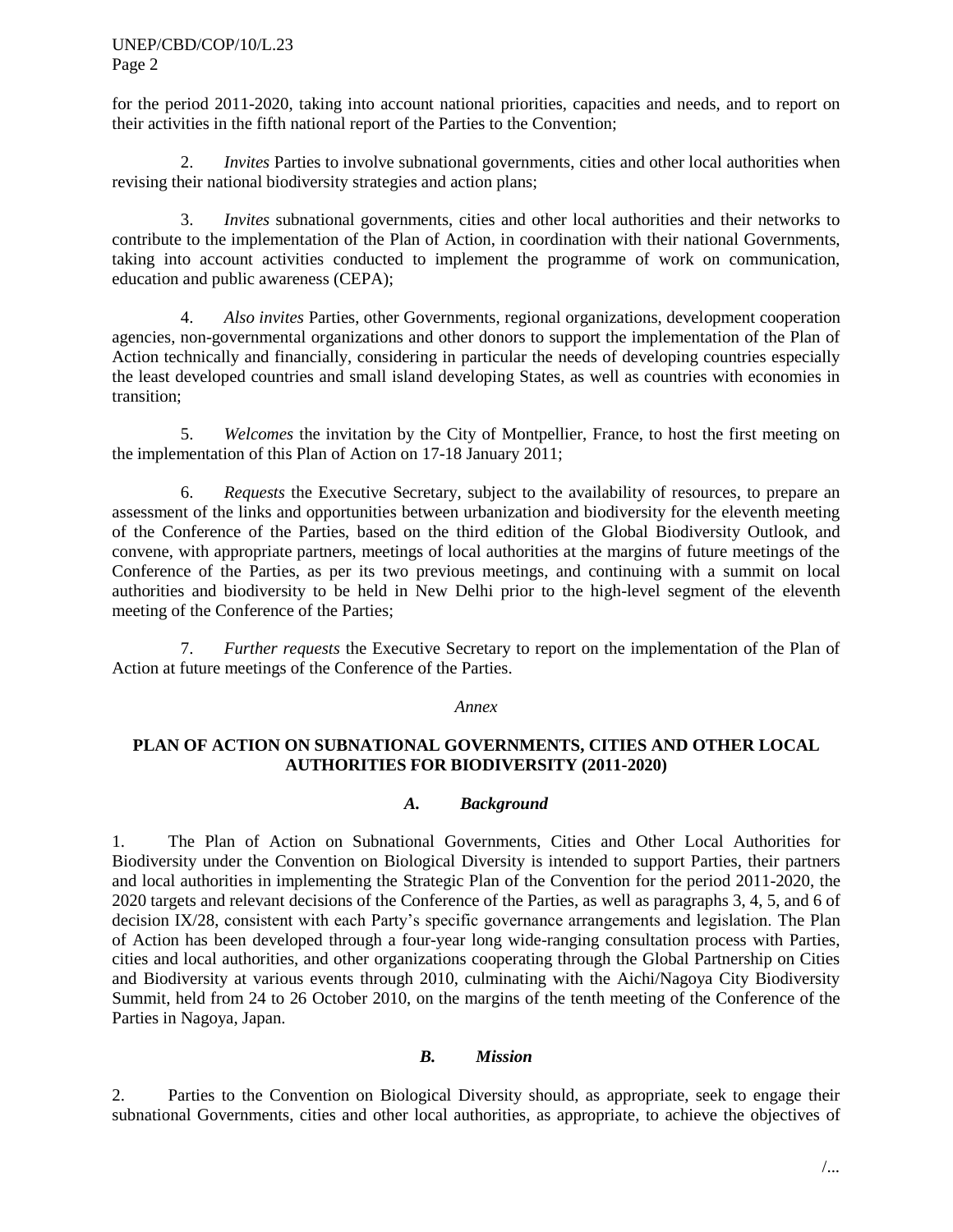### UNEP/CBD/COP/10/L.23 Page 3

the Convention and the implementation of the Strategic Plan of the Convention for the period 2011-2020, by developing policy tools, guidelines and programmes, providing technical assistance and/or guidance, as appropriate, in line with their national biodiversity strategies and action plans (NBSAPs) and other relevant governance arrangements established by their national Governments.

### 3. By 2020:

l

(a) Relevant tools, guidelines and capacity-building programmes based on best practices, as well as innovative financial mechanisms to support their implementation should, as appropriate be in place to increase synergies between the various levels of government in implementing the Strategic Plan of the Convention on Biological Diversity for the period 2011-2020, considering the specific mandates of each level of government;

(b) National biodiversity strategies and action plans should be supported, as appropriate, by subnational and local strategies and corresponding action plans;

(c) Awareness campaigns on the importance of biodiversity and ecosystem services should, as appropriate be implemented at local level as part of the Parties' communication, education and public awareness strategies, including major groups such as business, youth, non-governmental organizations and indigenous and local communities, through initiatives such as celebrations of the International Day for Biological Diversity (May 22), *The Green Wave* initiative, and other activities in support of the Convention on Biological Diversity;

(d) Monitoring and evaluation systems for subnational governments and local authorities should, as appropriate be applied, guided by national frameworks, to report on progress to national governments in line with reporting obligations under the Convention on Biological Diversity, and to set benchmarks for local biodiversity management in line with the 2011-2020 indicator framework under the Convention on Biological Diversity, using tools such as the Singapore Index on Cities' Biodiversity.<sup>2</sup>

# *C. Objectives*

4. The present Plan of Action has the following objectives, based on the mission outlined above:

(a) Increase the engagement of subnational governments and local authorities, in support of their Parties, in the successful implementation of national biodiversity strategies and action plans, the Strategic Plan under the Convention on Biological Diversity for the period 2011-2020, the 2020 target and the programmes of work under the Convention on Biological Diversity;

(b) Improve regional and global coordination and exchange of lessons learned between Parties to the Convention on Biological Diversity, regional and global organizations, United Nations and development agencies, academia, and donors on ways and means to encourage and support local authorities to manage biodiversity sustainably, provide ecosystem services to citizens and incorporate biodiversity concerns into urban planning and development;

(c) Identify, enhance and disseminate policy tools, guidelines, and programmes that facilitate local action on biodiversity and build the capacity of local authorities to support their national Governments in implementing the Convention on Biological Diversity;

 $\frac{2}{3}$  The User's Manual for the index, developed in two expert meetings and tested in over 30 cities, is available at [http://www.cbd.int/authorities/gettinginvolved/cbi.shtml.](http://www.cbd.int/authorities/gettinginvolved/cbi.shtml)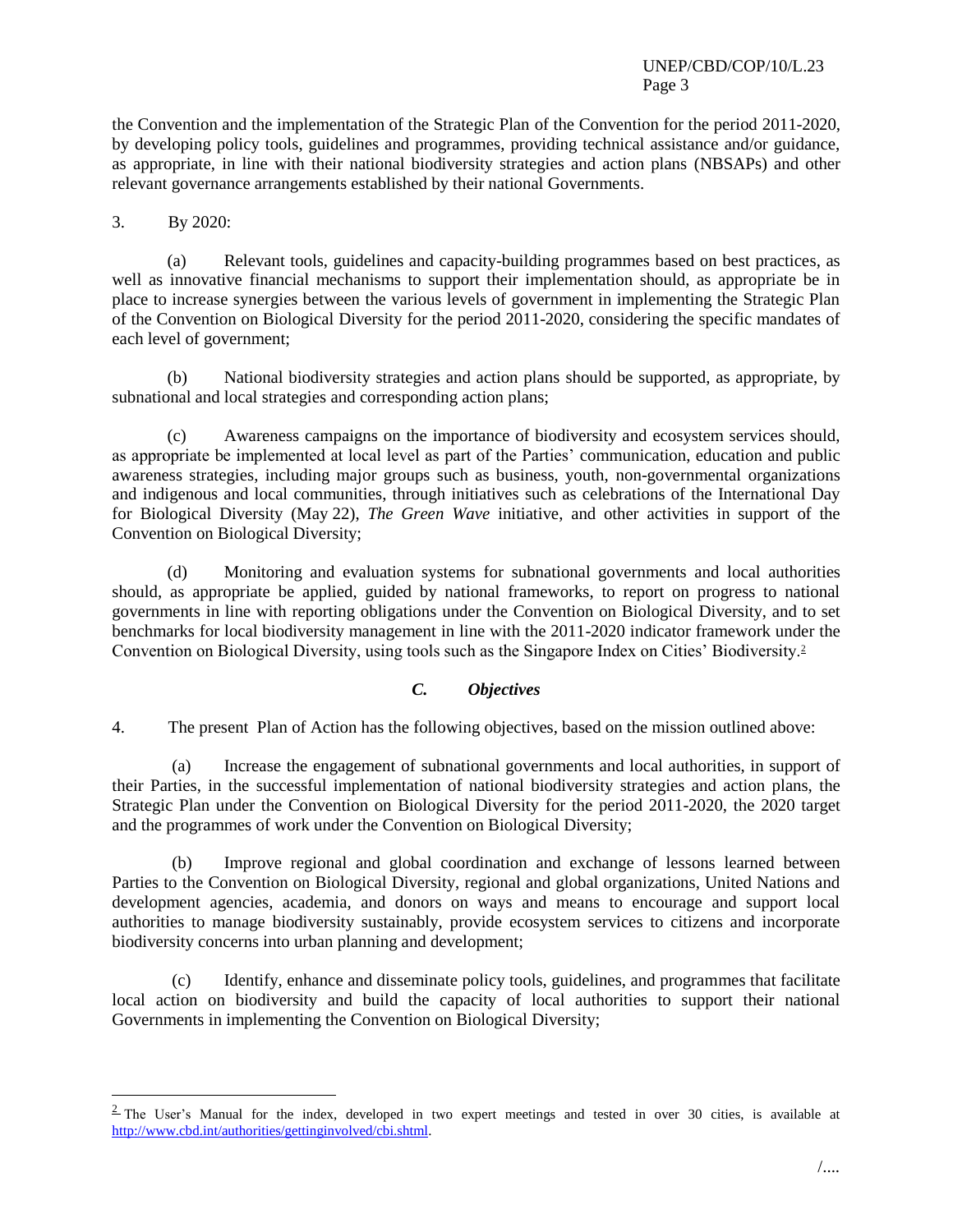(d) Develop awareness-raising programmes on biodiversity for local residents (including major groups such as business, local administrators, non-governmental organizations, youth and indigenous and local communities) in line with communication, education and public awareness strategies.

### *D. Indicative list of activities*

5. Parties may wish to consider the activities below, based on concrete examples researched with the Global Partnership on Cities and Biodiversity, in order to enable and support their subnational governments and local authorities to contribute to the objectives of the Convention on Biological Diversity. These activities are considered to be interrelated and complementary:

(a) Consider and engage subnational governments and local authorities in the revision and implementation of national biodiversity strategies and action plans (NBSAPs) at the local level, as appropriate;

(b) Encourage the development and implementation of subnational and local biodiversity strategies and actions plans in support of national biodiversity strategies and action plans;

(c) Encourage subnational governments and local authorities to apply the ecosystem approach and promote other holistic landscape management approaches, consistent with relevant decisions of the Conference of the Parties, integrated into adaptation and sustainable development plans, and engage them in synergies across the Rio conventions and the biodiversity-related conventions;

(d) Recognize and reward efforts of subnational governments and local authorities in implementing the Convention on Biological Diversity at their respective levels, such as through the ICLEI Local Action for Biodiversity programme, the European Capitals of Biodiversity award, the Nordic Nature project, the *Red + Biodiversidad 2010* in Spain and many others;

(e) Encourage subnational governments and local authorities, as appropriate, to integrate biodiversity considerations into public procurement policies and urban infrastructure investments (parkways and green transportation systems, public buildings, vertical gardens, water treatment and distribution, convention and conference centres, housing projects, waste management, etc);

(f) Engage subnational governments and local authorities in the implementation of the programme of work on protected areas of the Convention on Biological Diversity, by supporting the establishment and maintenance of systems of local protected areas, local conservation corridors and mosaics of land-use (such as biosphere reserves), in line with the Strategic Plan of the Convention on Biological Diversity for the period 2011-2020;

(g) Encourage, promote and support, as appropriate and through policy tools, guidelines and programmes, direct decentralized cooperation on biodiversity and development between local authorities at national, regional and global levels;

(h) Promote and support the representation of subnational governments, cities and other local authorities in delegations for official events and activities under the Convention on Biological Diversity, such as meetings of the Conference of the Parties, the Subsidiary Body on Scientific, Technical and Technological Advice, the Working Group on Review of Implementation, and ad hoc technical expert groups. Local authorities can contribute specifically to thematic programmes of work and cross-cutting issues such as inland waters, protected areas, invasive alien species, climate change, development and poverty alleviation, tourism, health and biodiversity, agriculture, food and nutrition, among others;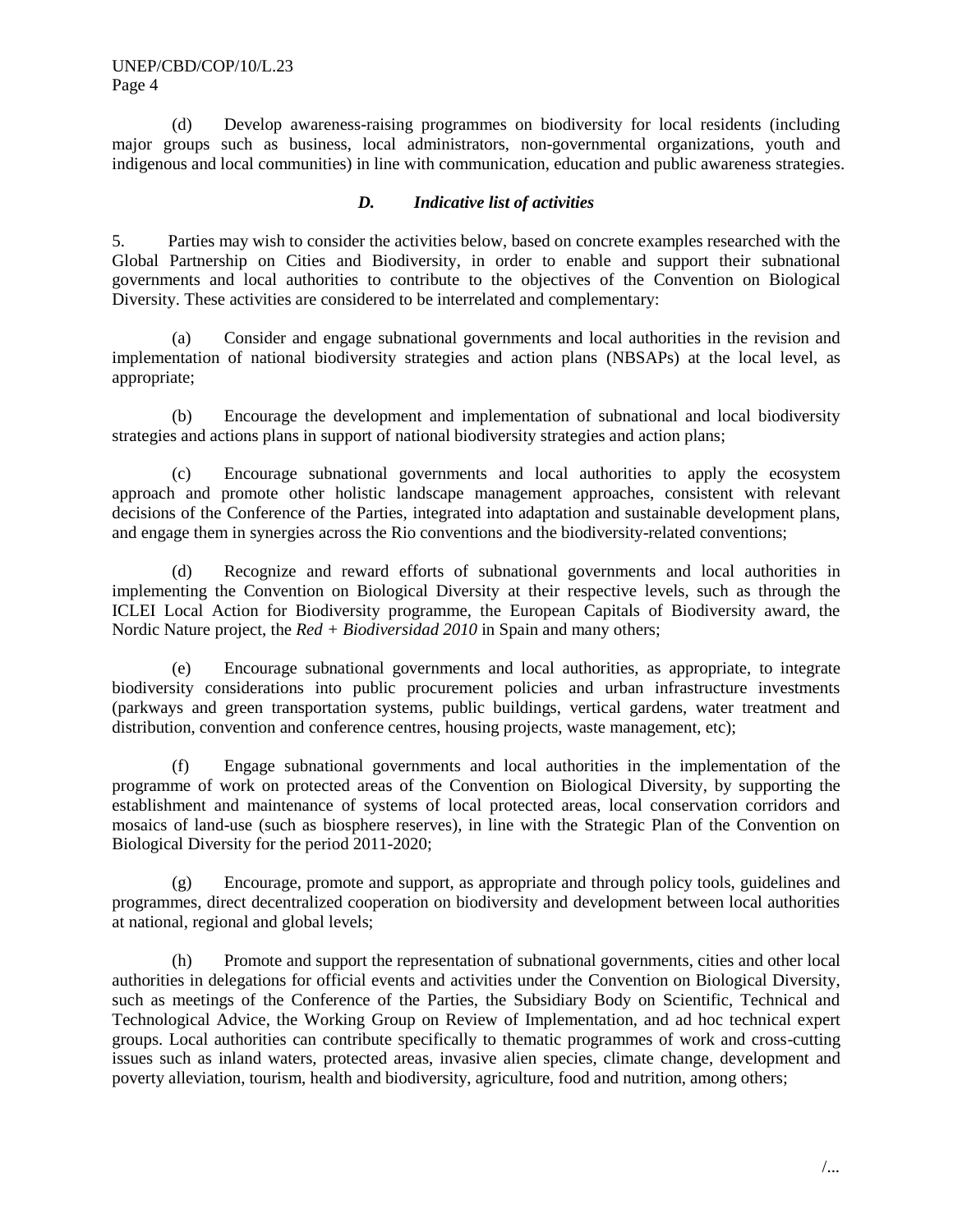(i) Support the development of landscape-level and ecosystem-based partnerships between subnational governments and local authorities on conservation corridors and sustainable land-use mosaics at national and transboundary levels, also in the context of the Multi-Year Plan of Action on South-South Cooperation for Biodiversity and Development;

(j) Organize regular consultations with local authorities (such as Japan's preparatory meeting for the City Biodiversity Summit 2010 and Canada's consultative process), regarding their commitments and activities that contribute to the targets and relevant programmes of work of the Convention on Biological Diversity, also as a contribution to each Party's reporting process to Conference of the Parties and Convention bodies.

(k) Support as appropriate the use of the Singapore Index on Cities' Biodiversity (CBI), and local biodiversity surveys and assessments or similar mechanisms, as a means for local authorities to measure the state of their biodiversity and its management in line with the Convention's 2011-2020 indicator framework;

(l) Contribute to a dialogue with and between subnational governments and local authorities at regional and international levels through relevant forums to be held back to back with or parallel to the meetings of the Conference of the Parties to the Convention on Biological Diversity;

(m) Welcome the Global Partnership on Cities and Biodiversity as a possible platform for promoting cooperation and strengthening local-national dialogue;

(n) Organize, as appropriate and while recognizing the roles of different levels of government, capacity-building initiatives (web-based tools, publications, newsletters, collections of case-studies, best practices and lessons learned, workshops, seminars and conferences) for local authorities on the Strategic Plan of the Convention on Biological Diversity for the period 2011-2020 and on the present Plan of Action and its tools (including the Singapore Index on Cities'Biodiversity (CBI)), at national, regional and global levels, and disseminate these activities through the clearing-house mechanism;

(o) Promote research and technology development on urban biodiversity, and encourage the establishment of national and regional centres of excellence in urban biodiversity, and biodiversity-friendly city design, planning and management, with links to global academic networks such as URBIO and URBIS,

(p) In line with the communication, education and public awareness programme of the Convention on Biological Diversity, encourage local authorities to reach out to major groups such as children and youth, women, local parliamentarians and/or legislators, NGOs and businesses, to raise awareness about the importance of biodiversity and promote partnerships on local action for biodiversity.

#### *E. Partnerships and coordination mechanism*

6. Parties and other Governments are encouraged to implement the Plan of Action, as appropriate, with the support of the Secretariat of the Convention, and other key partners, taking into account national priorities, capacities and needs, and to report on their activities in future national reports of the Parties to the Convention..

7. An advisory committee comprising mayors of relevant cities will provide input and support to the Plan from the point of view of cities and local authorities. These cities may be previous and/or current hosts of the Conference of the Parties to the Convention and of its Secretariat. When first set up in 2007, it included the mayors of the headquarters of the Convention, Montreal, and of past and future venues of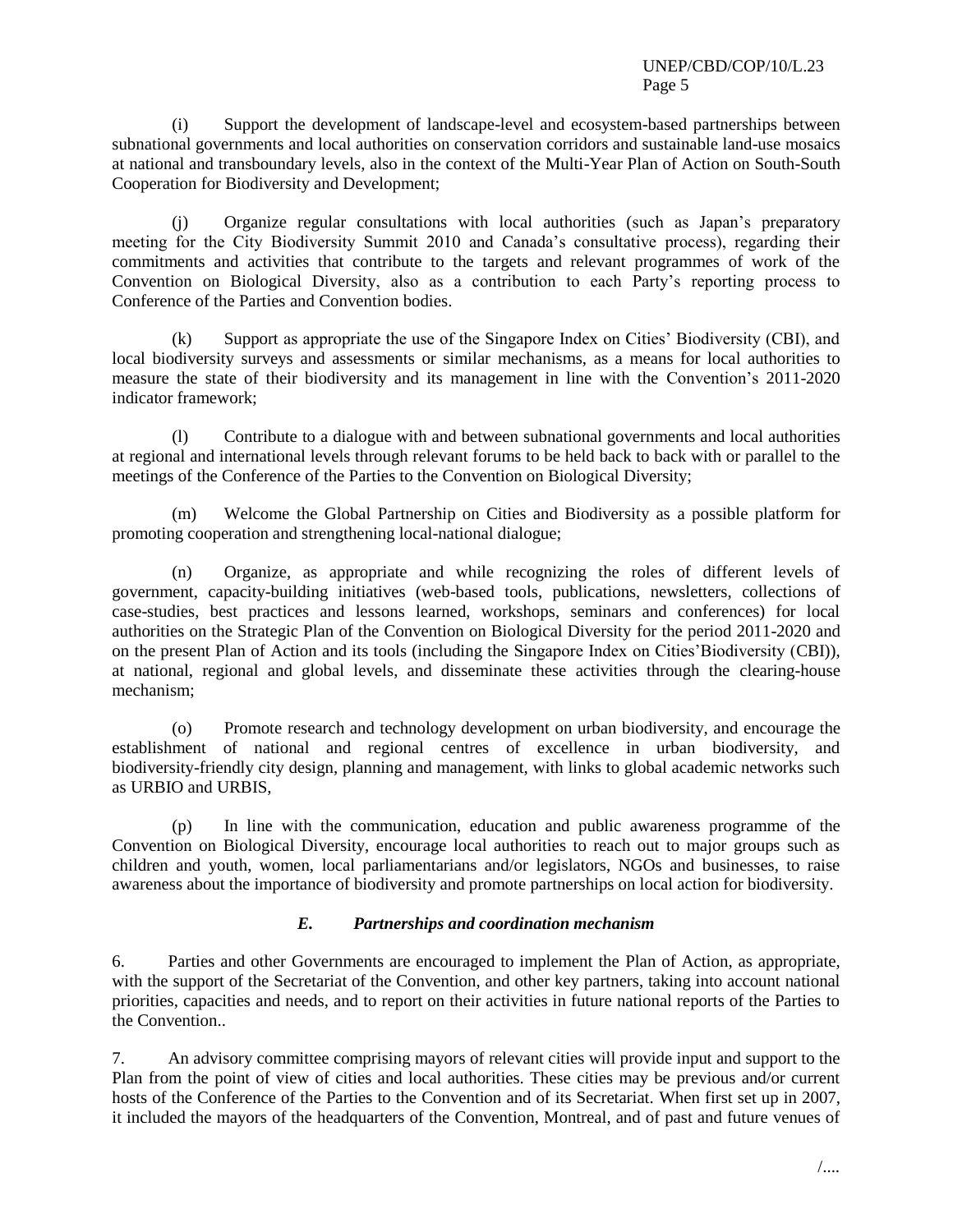the Conference of the Parties: Curitiba, Bonn and Nagoya. The host mayors of the last and upcoming meetings of the Conferences of the Parties shall act as co-chairs of the Advisory Committee. A similar mechanism may be set up for subnational governments in close consultation with Parties and partners, such as National and Regional Governments for Sustainable Development (nrg4SD), in recognition of their critical, complementary and distinct role in the implementation of the Convention.

8. Implementation of the Plan of Action will also be supported by the Global Partnership on Cities and Biodiversity, an informal cooperative platform launched at the IUCN World Conservation Congress in 2008 and composed of United Nations agencies and programmes, such as UN-HABITAT, UNEP and UNESCO, the International Union for Conservation of Nature (IUCN), academic networks such as URBIO and networks of local authorities such as ICLEI and its Local Action for Biodiversity (LAB) programme, and facilitated by the Secretariat of the Convention on Biological Diversity. The Global Partnership and its advisory committees may propose events and activities in support of the plan of action, and may meet at the margins of relevant and appropriate meetings of the Convention on Biological Diversity. The meetings shall be open to Parties, observers or special invitees, and its outcomes shall be incorporated into reports submitted to Parties by the Secretariat of the Convention on Biological Diversity at each meeting of the Conference of the Parties.

9. Parties may further promote projects and programmes and coordinate activities in support of subnational and local authorities at the regional and global levels through regional centres of excellence and organizations, and regional offices of United Nations agencies. Consultations and partnerships may involve other relevant and interested stakeholders such as donors, regional economic commissions, regional development banks, representatives of the private sector, non-governmental organzations, and indigenous and local communities as appropriate. Where such regional mechanisms do not exist and when appropriate, Parties and the Global Partnership on Cities and Biodiversity may cooperate towards their establishment.

10. The Plan of Action recognizes the need to maintain flexibility in its strategy for implementation in order to accommodate changing national and local priorities as well as future decisions of the Conference of the Parties.

# *F. Monitoring and reporting*

11. In order to measure the success of the Plan of Action, Parties are requested to include, in their national reports and other reports to the Convention on Biological Diversity (such as in-depth reviews and issues-based consultations), information on cooperation between different levels of government, and with relevant local organizations, on subnational and local action for biodiversity. Towards this goal, Parties may promote the use of self-monitoring tools such as the Singapore Index on Cities' Biodiversity (CBI) to set goals and milestones, and to measure progress by subnational and local authorities.

12. At the eleventh meeting of the Conference of the Parties, in 2012, and at future meetings, the Executive Secretary of the Convention on Biological Diversity will report on the implementation of the present Plan of Action. Contributions will be sought from relevant Parties, participating organizations and United Nations agencies.

### *G. Funding*

13. The present Plan is designed to avoid additional financial burdens on Parties and partners; however, according to national priorities and processes, and in acknowledgment of the substantial implementation capacity and obligations of the subnational and local levels, Parties may identify funding avenues oriented specifically towards biodiversity at the subnational and local levels for the implementation of this plan of action. Initiatives may include, *inter alia*: